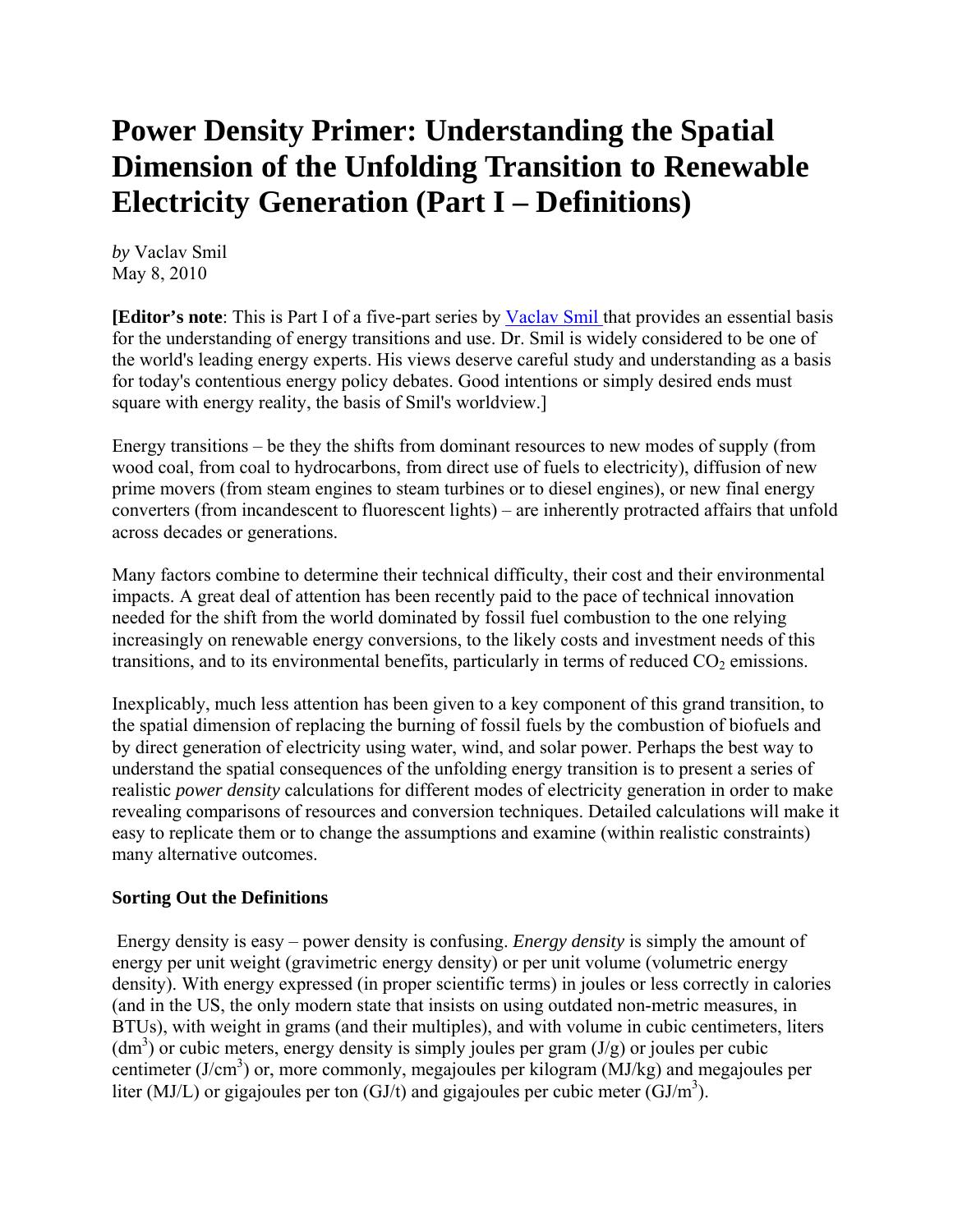One look at energy densities of common fuels is enough to understand while we prefer coal over wood and oil over coal: air-dry wood is, at best, 17 MJ/kg, good-quality bituminous coal is 22-25 MJ/kg, and refined oil products are around 42 MJ/kg. And a comparison of volumetric energy densities makes it clear why shipping non-compressed, non-liquefied natural gas would never work while shipping crude oil is cheap: natural gas rates around  $35 \text{ MJ/m}^3$ , crude oil has around 35 GJ/m<sup>3</sup> and hence its volumetric energy density is thousand times (three orders of magnitude) higher. An obvious consequence: without liquefied (or at least compressed) natural gas there can be no intercontinental shipments of that clean fuel.

You can start explaining some of the limits and possibilities of everyday life or historical progress by playing with energy densities: the more concentrated sources of energy give you many great advantages in terms of their extraction, portability, transportation and storage costs, and conversion options. If you want to pack the minimum volume of food for a mountain hike you take a granola bar (17 J/g) not carrots (1.7 J/g). And if you want to fly across the Atlantic you will not power gas turbines with hydrogen: the gas has gravimetric density greater than any other fuel (143 MJ/kg) but its volumetric density is a mere 0.01 MJ/L while that of jet fuel (kerosene) is 33 MJ/L, 3,300 times higher.

*Power density* is a much more complicated variable. Engineers have used power densities as revealing measures of performance for decades – but several specialties have defined them in their own particular ways. The first relatively common use of the ratio is by radio engineers to express power densities of isotropic antennas as a quotient of the transmitted power and the surface area of a sphere at a given distance  $(W/m^2)$ . The second one refers to volumetric or gravimetric density of energy converters: when evaluating batteries (whose mass and volume we usually try to minimize) power density refers to the rate of energy release per unit of battery volume or weight (typically W/dm<sup>3</sup> or W/kg); similarly, in nuclear engineering power density is the rate of energy release per unit volume of a reactor core. WWW offers a perfect illustration of this engineering usage: top searches for "power density" turn up calculators for isotropic antennas (the first common engineering use I noted above), and a Wikipedia stub refers to power density of heat engines in kW/L (the second common use as volumetric power density of energy converters).

To make it even more confusing, the international system of scientific units calls  $W/m<sup>2</sup>$  heat flux density or irradiance, the latter referring clearly to incoming radiation (electromagnetic energy incident on the surface) – and Piotr Leonidovich Kapitsa, one of the most influential physicists of the 20<sup>th</sup> century (Nobel in 1978), favored using  $W/m^2$  for the most fundamental evaluation of energy converters by calculating the flux of energy through their working surfaces. The original late  $19<sup>th</sup>$  century application of this measure (Umov-Poynting vector) referred to the propagation of electromagnetic waves but the same principle applies to energy flux across a turbine or to diffusion rates in fuel cells. Power density has been used recently in this sense in order to calculate a flux across the (vertical) area swept by a wind turbine (more on this in the wind power density section).

For the past 25 years I have favored a different, and a much broader, measure of power density as perhaps the most universal measure of energy flux:  $W/m^2$  of horizontal area of land or water surface rather than per unit of the working surface of a converter. Perhaps the greatest advantage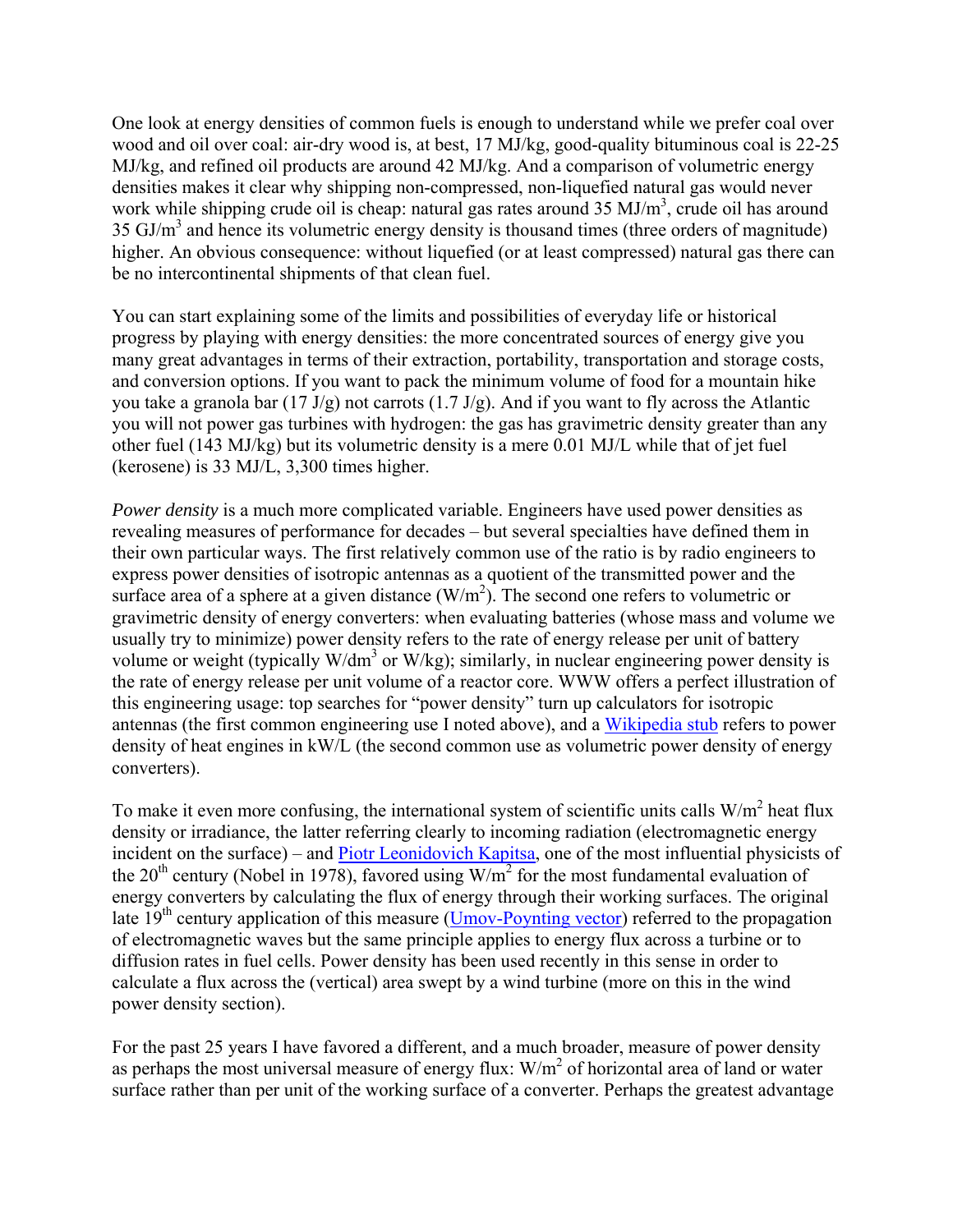of this parameter is that it can be used to evaluate and to compare an enormous variety of energy fluxes ranging from natural flows and exploitation rates of all energy sources (be they fossil or renewable) to all forms of energy conversions (be it the burning of fossil fuels or water- or winddriven electricity generation). That is why I chose power density as a key analytical variable to evaluate all important biospheric and anthropogenic energy flows in my first synthesis of general energetics in1991 and why I had recently revised and substantially expanded that coverage in my book *Energy in Nature and Society: General Energetics of Complex Systems*. The MIT Press (2008).

Not many people have been using this powerful and revealing measure frequently and appropriately, hardly a surprise given the generally abysmal understanding of fundamental energetics. But, finally, power density expressed as energy flux per unit of horizontal surface has been receiving more attention because of the growing interest in renewable energy resources and their commercial conversions to fuels and electricity. Invariably, power densities of these stocks and flows are considerably lower than power densities and uses of fossil fuels, those highly concentrated stores of ancient photosynthetic production – and these differences are a key factor in determining the potential contribution of renewable energies to the world's future fuel and electricity supply.

In this brief primer I will illustrate these contrasts by quantifying power densities of six modes of electricity generation: I will either make assumptions that closely correspond to representative modes of current operations or I will introduce actual generating facilities as typical examples. In subsequent posts I will first calculate the most common range of power densities of coal- and wood-fired (a renewable) electricity generation followed by power densities for natural gas-fired gas turbine-driven process; this will be followed by power densities of three new renewable conversions: a thermal station burning plantation-grown wood, solar photovoltaic plants, concentrating solar plants, and large wind farms.

Source: http://www.masterresource.org/2010/05/smil-density-definitions-i/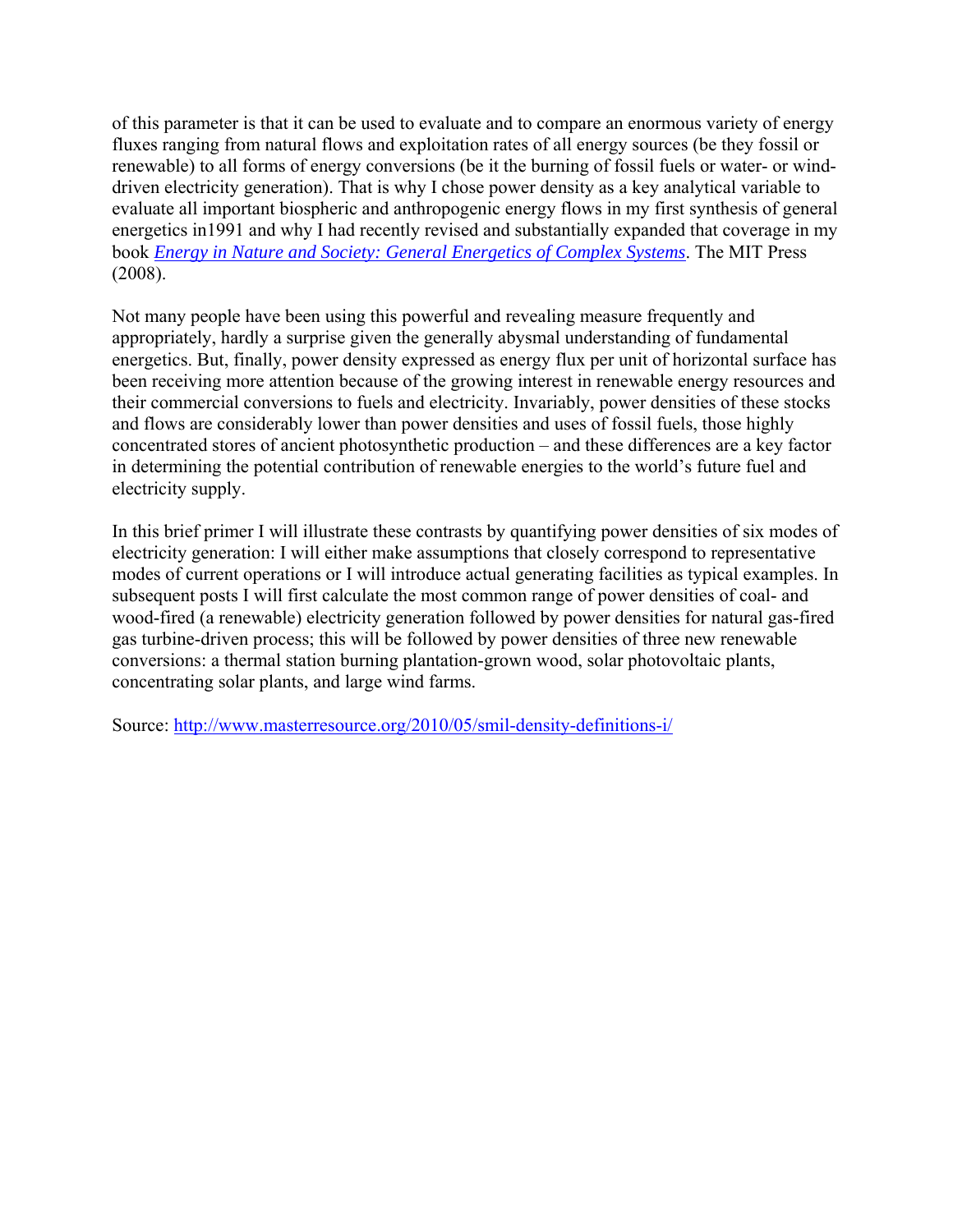### **Power Density Primer: Understanding the Spatial Dimension of the Unfolding Transition to Renewable Electricity Generation (Part II – Coal- and Wood-Fired Electricity Generation)**

*by* Vaclav Smil May 10, 2010

Baseline calculations for modern electricity generation reflect the most important mode of the U.S. electricity generation, **coal combustion in modern large coal-fired stations**, which produced nearly 45% of the total in 2009. As there is no such thing as a standard coalfired station I will calculate two very realistic but substantially different densities resulting from disparities in coal quality, fuel delivery and power plant operation. The highest power density would be associated with a large (in this example I will assume installed generating capacity of 1 GWe) mine-mouth power plant (supplied by high-capacity conveyors or short-haul trucking directly from the mine and not requiring any coal-storage yard), burning sub-bituminous coal (energy density of 20 GJ/t, ash content less than 5%, sulfur content below 0.5%), sited in a proximity of a major river (able to use once-through cooling and hence without any large cooling towers) that would operate with a high capacity factor (80%) and with a high conversion efficiency (38%).

This station would generate annually about 7 TWh (or about 25 PJ) of electricity. With 38% conversion efficiency this generation will require about 66 PJ of coal.

 $1$  GW x  $0.8 = 800$  MW 800 MW x 8,766 hours = 7.0 TWh  $7.0$  TWh x  $3,600 = 25.2$  PJ  $25.2$  PJ/0.38 = 66.3 PJ

Assuming that the plant's sub-bituminous coal (energy density of 20 GJ/t, specific density of 1.4  $t/m<sup>3</sup>$ ) is produced by a large surface mine from a seam whose average thickness is 15 m and whose recovery rate is 95%, then under every square meter of the mine's surface there are 20 t of recoverable coal containing 400 GJ of energy. In order to supply all the energy needed by a plant with 1 GW<sub>e</sub> of installed capacity, annual coal extraction would have to remove the fuel from an area of just over 16.6 ha  $(166, 165 \text{ m}^2)$ , and this would mean that coal extraction required for the plant's electricity generation proceeds with power density of about 4.8 kW/ $m^2$ :

 $15 \text{ m}^3$  x 0.95 x 1.4 t = 19.95 t 19.95 t x 20 GJ/t = 399 GJ 66.3 PJ/399 GJ = 166,165 m<sup>2</sup> 800 MW/166,165 m<sup>2</sup> = 4,814.5 W/m<sup>2</sup>

A much larger area has to be occupied by the plant itself, but in a mine-mouth power plant without coal storage yard, with once-through cooling and with the disposal of fly ash into the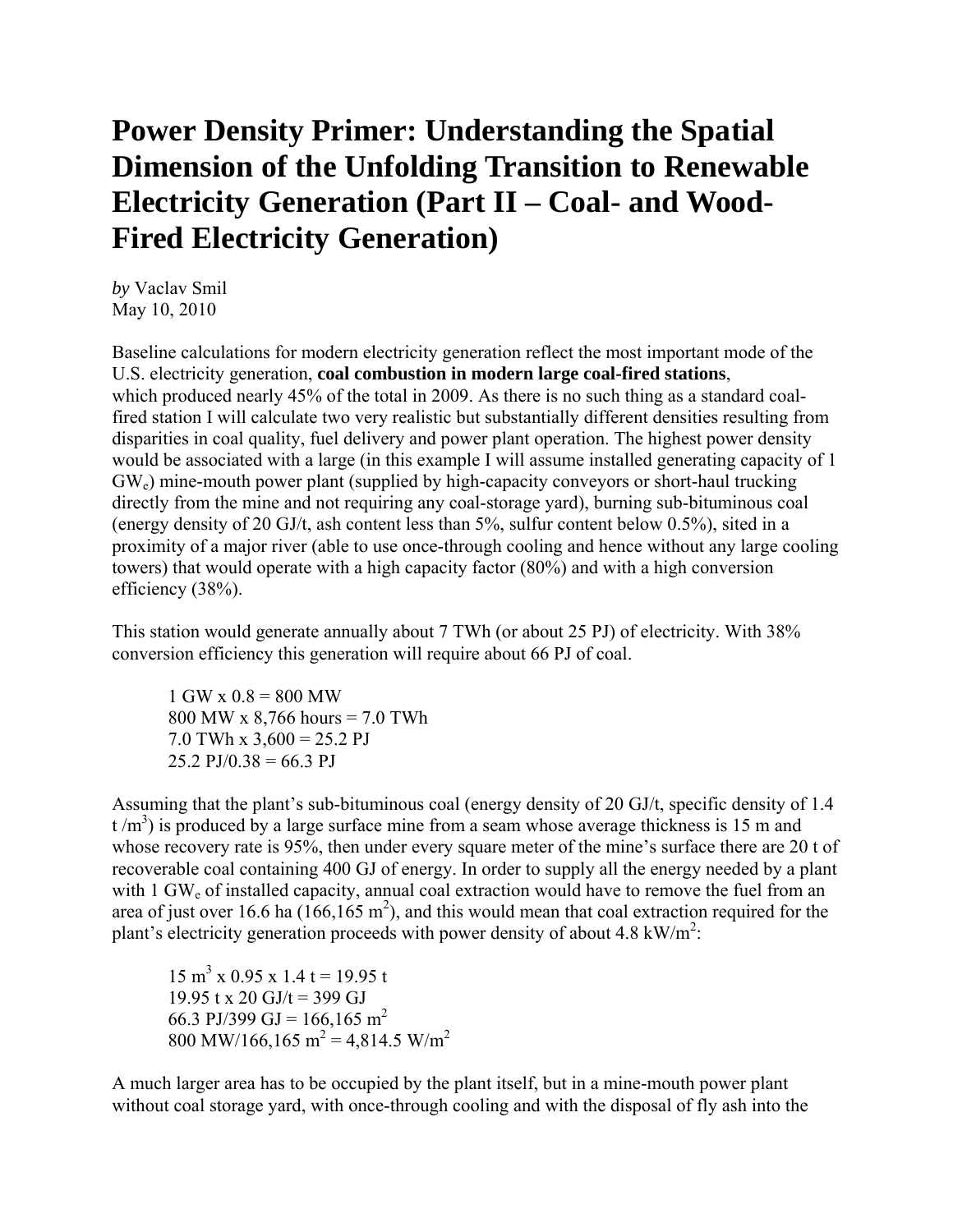excavated area the station's complete infrastructure (boiler and turbogenerator halls, electrostatic precipitators, maintenance buildings, offices, roads, parking) could cover as little as  $600,000$  m<sup>2</sup>. This means that the total area whose other uses would be preempted every year by coal extraction and the permanent infrastructure of a coal-fired power plant would be roughly 766,000 m<sup>2</sup> and the power density of the entire extraction-generation enterprise would be about 1,000  $W/m^2$ :

800 MW/766,000 m<sup>2</sup> = 1,044.4 W/m<sup>2</sup>

An even larger area would be needed by a plant located far away from a mine (supplied by a unit train or by barge), and from a major river (hence requiring cooling towers), burning lowerquality sub-bituminous coal (18 GJ/t) extracted from a thinner (10 m) seam and containing relatively high shares of ash (over 10%) and sulfur (about 2%) and having a low capacity factor (70%) and conversion efficiency (33%). Coal extraction needed to supply this plant would proceed with power density of only about 2.5  $kW/m^2$ :

 $1$  GW x  $0.70 = 700$  MW 700 MW x 8,766 hours = 6.14 TWh 6.14 TWh x  $3,600 = 22.09$  PJ  $22.09$  PJ/0.33 = 66.94 PJ  $10 \text{ m}^3$  x 0.95 x 1.4 t = 13.3 t  $13.3$  t x 18 GJ/t = 239.4 GJ 66.94 PJ/239.4 GJ = 279,615 m<sup>2</sup> 700 MW/279,615 m<sup>2</sup> = 2,503.4 W/m<sup>2</sup>

Moreover, such a plant would occupy a much larger site –- but not mainly because of its offloading (train or barge) facilities and coal yard capable of storing fuel for several weeks of operation. Most of the additional land would be occupied by ash disposal and settling ponds, flue gas desulfurization facilities, and on-site ponds for storing the resulting slurry. Actual numbers for America's largest coal-fired electricity generating plant, Robert W. Scherer in Georgia with installed capacity of about 3.5 GW, indicate the actual claims: coal storage yard of 36 ha, and an ash-settling pond of 120 ha (designed to last for the plant's lifespan of some 50 years) with the plant's total operating area covering about 1,400 ha (all data from Georgia Power). With an average load factor of 75% this translates to power density of close to 190 W/m<sup>2</sup>. After including the coal extraction part, the entire mining-generation system would have overall power density of about 175 W/m<sup>2</sup>. In order to provide a useful approximate bracketing we might thus conclude that, depending on their specific circumstances, most large modern coal-fired power plants generate electricity with power densities ranging over an order of magnitude, from just around 100 W/m<sup>2</sup> to 1,000 W/m<sup>2</sup>.

With this base range in mind, we can now proceed to examine power densities of natural gasfired generation using large gas turbines and then four major modes of renewable electricity generation.

### **Wood-Fired Electricity Generation**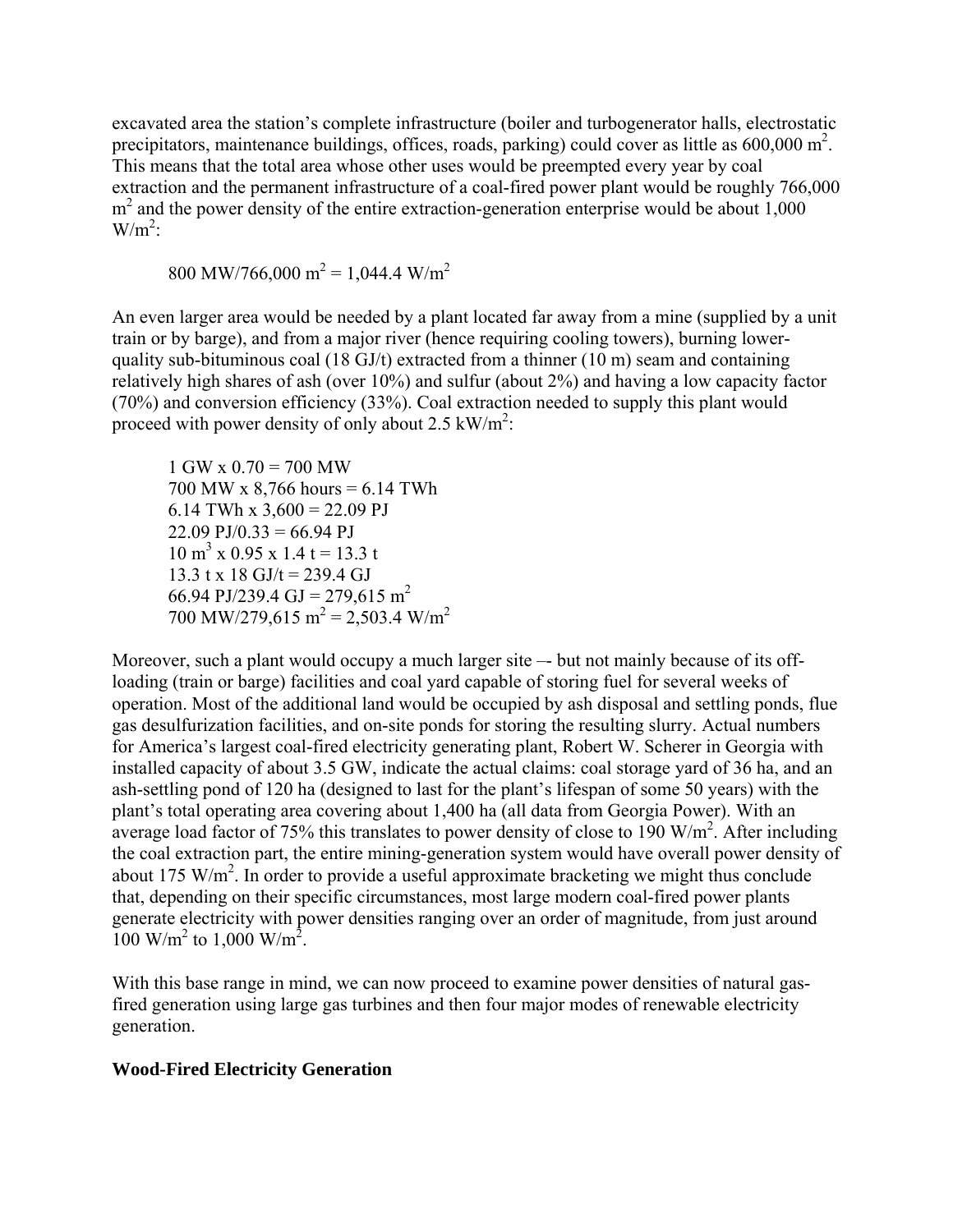Photosynthesis is an inherently inefficient way of converting electromagnetic energy carried by visible wavelengths of solar radiation into chemical energy of new plant mass: global average of this conversion is only about 0.3% and even the most productive natural ecosystems cannot manage efficiencies in excess of 2%. The best conversion rates for trees grown for energy can be achieved in intensively cultivated monocultural plantations. Depending on the latitude and climate, these can be composed of different species and varieties of willows, pines, poplars, eucalyptus or leucaenas. Burning sawmill residues or wood chips in fairly large boilers in order to generate steam and/or electricity is a well-established and a fairly efficient practice – after all, energy density of dry wood (18-21 GJ/t) is much like that of sub-bituminous coal.

But if we were to supply a significant share of a nation's electricity by using tree phytomass we would have to establish extensive tree plantations that would require fertilization, control of weeds and pests and, if needed, supplementary irrigation — and even then we could not expect harvests surpassing 20 t/ha, with rates in less favorable locations as low 5-6 t/ha and with the most common yields around 10 t/ha. Harvesting all above-ground phytomass and feeding it into chippers would allow for 95% recovery of the total field production but even if the fuel's average energy density were 19 GJ/t the plantation would yield no more than 190 GJ/ha, resulting in harvest power density of  $0.6 \text{ W/m}^2$ :

10 t/ha x 19 GJ = 190 GJ/ha 190 GJ/31.5 Ms =  $6,032$  W 6,032 W/10,000 m<sup>2</sup> = 0.6 W/m<sup>2</sup>

A wood-fired power plant with installed capacity of 1 GW, capacity factor of 70% and conversion efficiency of 35% would require an annual harvest of about 330,000 ha of plantation growth, an equivalent of a square nearly 58 x 58 km:

1 GW X 0.7 = 700 MW  $700$  MW/0.35 = 2 GW  $2 \text{ GW}/0.6 \text{ W/m}^2 = 3.33 \text{ Gm}^2 (333,333 \text{ ha})$  $\sqrt{3.33 \text{ Gm}^2} = 57,735 \text{ m}$ 

Total area needed by a wood-fired electricity-generating plant is negligible when compared to enormous area of land claimed by phytomass production: even if the generating station and its associated structures were to occupy 3,000 ha it would change the total land claim by less than  $0.1\%$ .

Low power densities of this mode of electricity generation prevent it from capturing anything but a very minor share of the overall supply. If only 10% of the US electricity generated in 2009 (that is 395 TWh or 1.42 EJ) had to be fueled by wood, then (with average 35% conversion efficiency) the country would require about 4 EJ (nearly 129 GW) of wood chips. With average power density of 0.6 W/m<sup>2</sup> this would claim about 215 Gm<sup>2</sup> of wood plantations and that area  $(215,000 \text{ km}^2)$  would be equal to nearly as much land as the entire Idaho or Utah. This basic calculation also shows why even a realistically impressive increase of future phytomass harvest (due to better hybrids or to entirely new transgenic trees) would not make any fundamental difference as far as the very low power densities of phytomass production are concerned. Improvements of up to 25% would still require at least 250,000 ha of plantation trees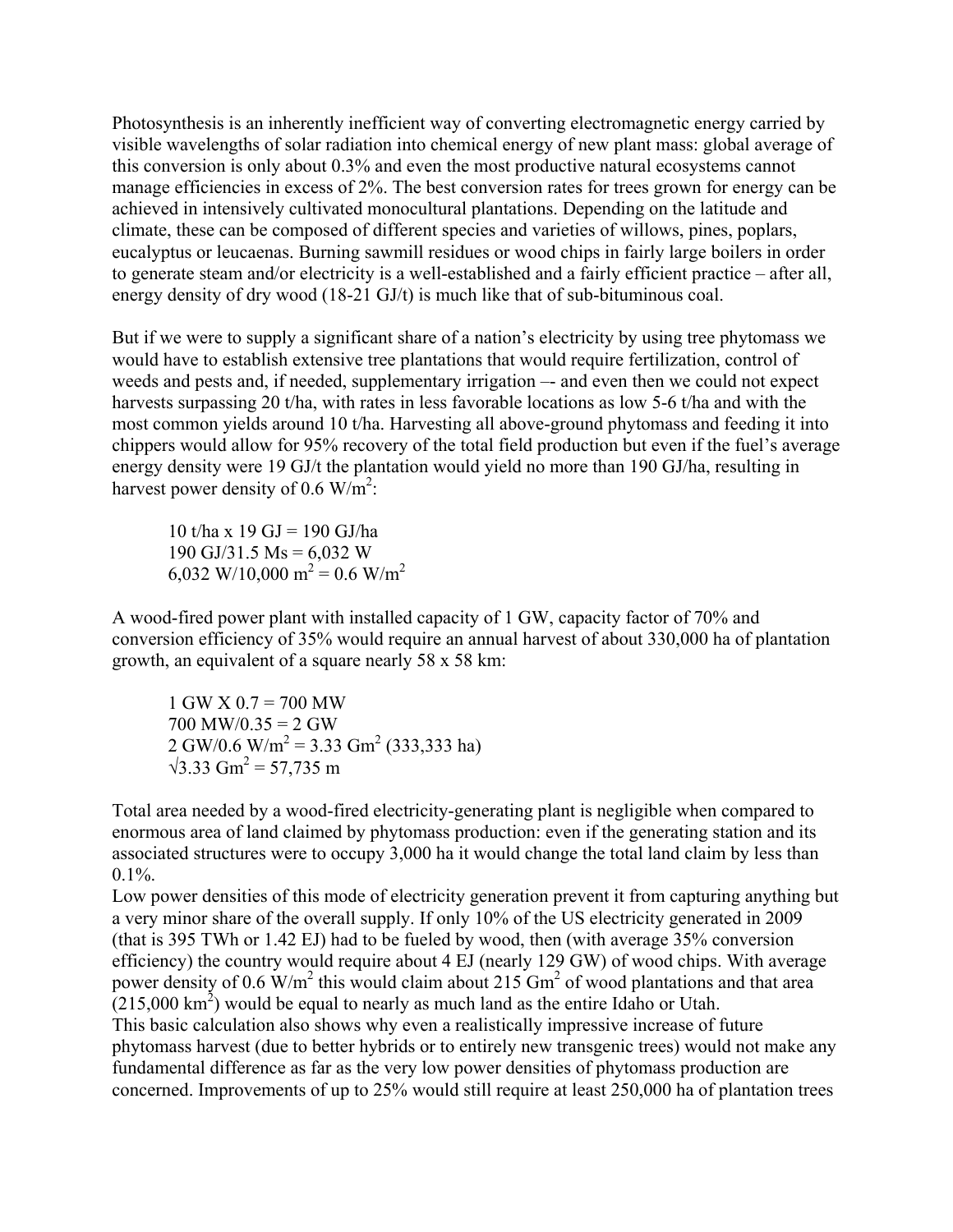to supply a plant with 1 GW<sub>e</sub> capacity. With even a doubling of today's mean (at this time entirely unrealistic), such a plant would still need annual harvests of all above-ground phytomass from a square of 40 x 40 km.



Plantation of fast-growing hybrid poplars: whole-tree harvesting of this phytomass has power densities below  $1 \text{ W/m}^2$ .

Source: http://www.masterresource.org/2010/05/smil-density-coal-wood-ii/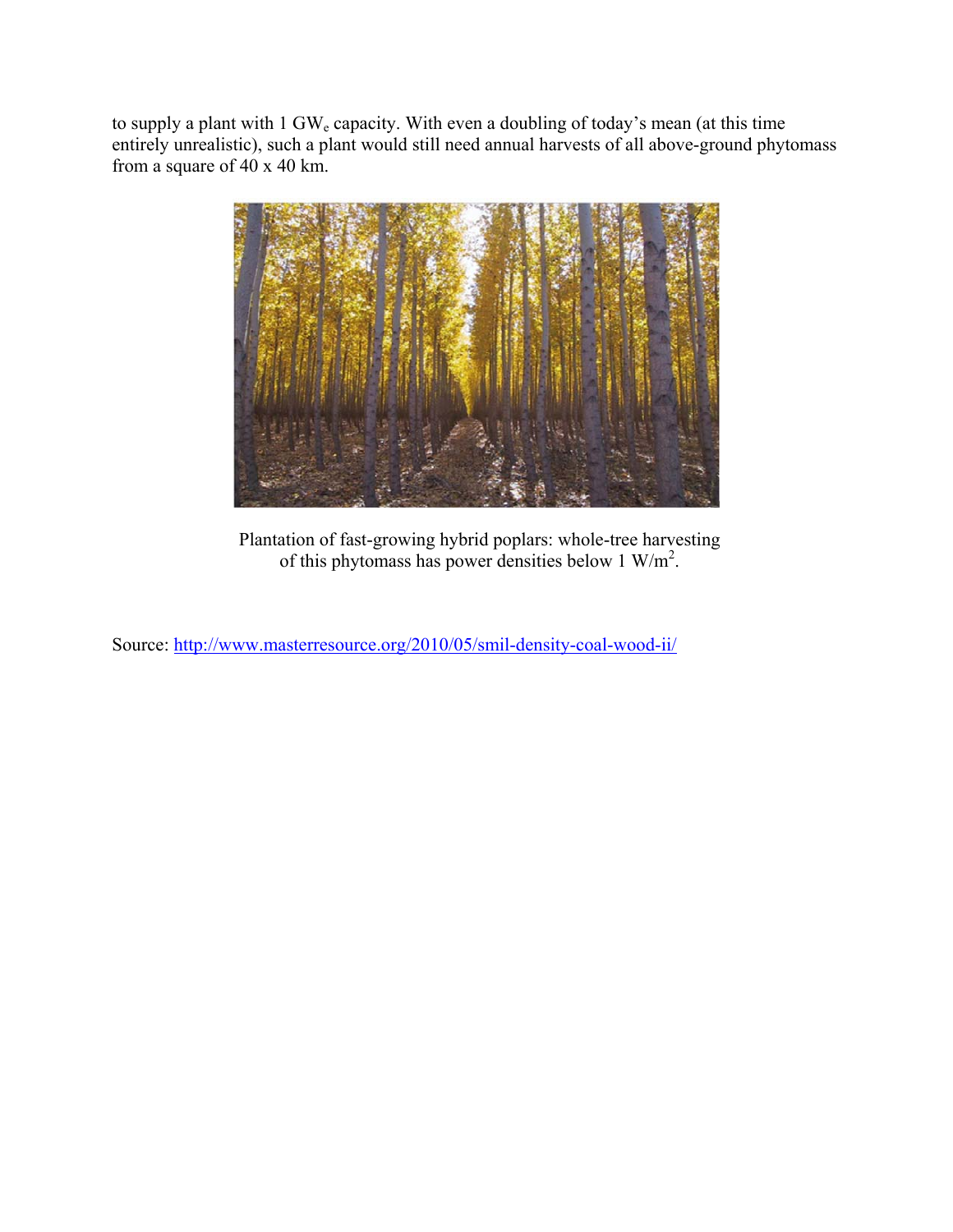# **Power Density Primer: Understanding the Spatial Dimension of the Unfolding Transition to Renewable Electricity Generation (Part III – Natural Gas-Fired Electricity Generation)**

*by* Vaclav Smil May 11, 2010

Boilers of electricity-generating stations burning coal can be converted to burn liquid or gaseous hydrocarbons (fuel oil, even crude oil, and natural gas) and such conversions were fairly common during the 1960s and the early 1970s. Burning natural gas rather than coal has clear environmental advantages (it generates less, or no, sulfur dioxide and no fly ash) but the overall conversion efficiency of the boiler-steam turbogenerator unit changes little. In contrast, gas turbines, particularly when coupled with steam turbines, offer the most efficient way of electricity generation. This results in much higher power densities than is the case with coal-fired plants. Overall densities of the fuel extraction and electricity generation process are also kept high because of the relatively high power densities of natural gas production (depending on the field they vary by more than an order of magnitude, with minima around 50  $W/m<sup>2</sup>$ , maxima well over1  $\text{kW/m}^2$ ) and even more by the fact that new gas-powered generation often does not need any major new infrastructure as it can tap the supply from existing fields and pipelines.

Gas turbines were first commercialized for electricity generation by Brown Boveri in Switzerland during the late 1930s but in the US their installations became common only during the late 1960s, spurred by the November 1965 US Northeast blackout that left 30 million people without electricity for up to13 hours. Nationwide capacity of gas turbines rose from just 240 MW in 1960 to nearly 45 GW by 1975, a nearly 200-fold rise in 15 years. This ascent was interrupted by high hydrocarbon prices (as well as by stagnating electricity demand) but it resumed during the late 1980s. By 1990 nearly half of the 15 GW of all new capacity ordered by the US utilities was in gas turbines and by 2008 almost exactly 40% of the US summer generating capacity (397.4 GW) was installed in gas-fired units, either single- or combined-cycle gas turbines (CCGT). Unlike a single gas turbine that discharges its hot gas, CCGT uses the turbine's hot exhaust gases to generate steam for a steam turbine, boosting overall efficiency. While the best single gas turbines can convert about 42% of their fuel to electricity, CCGT convert as much as 60% and are now the most efficient electricity generators.

Their other obvious advantages in comparison to coal-fired units include their small footprint; rapid response (they can full power in minutes, making a perfect choice for peak-load operations); fuel flexibility (they can burn gaseous and liquid fuels); high reliability; availability in a wide range of capacities, from less than 1 MW to more than 500 MW for CCGT (Siemens now has a 340-MW turbine that will produce 530 MW in combined cycle arrangement, GE's MS9001H comes close with 480 MW); and convenient maintenance. Gas turbines can be also deployed rapidly: Pratt & Whitney's 25 MW MOBILEPAC (belonging to a popular class of aeroderivative machines, essentially grounded jet engines) moved on two trailers, is ready in 8 hours.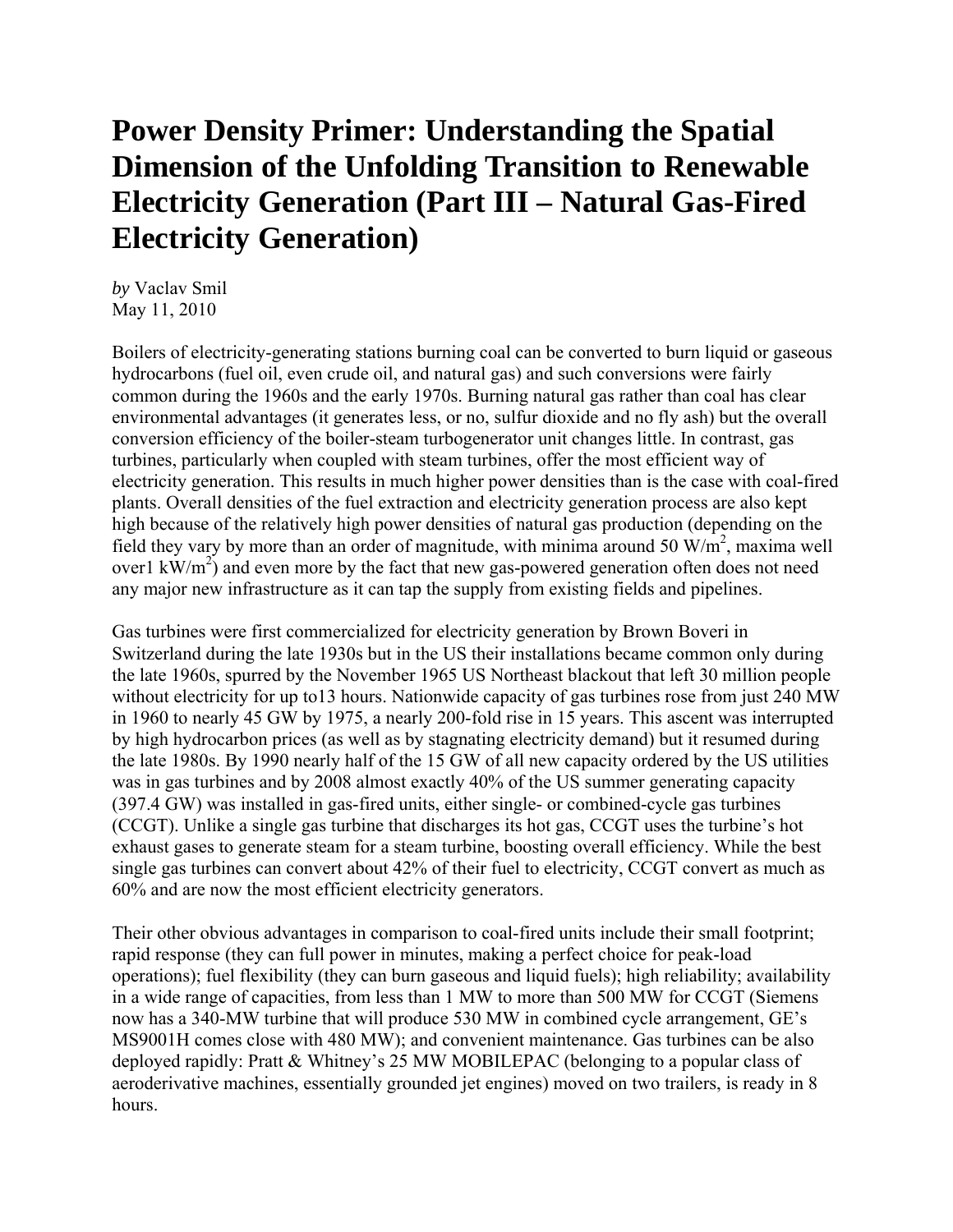

P&W's MOBILEPAC, 25 MW<sub>e</sub> (a modified FT8 jet engine) on a trailer: the most compact and nearly instantly installable multi-MW electricity generator on the market.

A 25-MW mobile gas turbine can occupy as little as  $140 \text{ m}^2$ ; with its control trailer, access roads, fuel and electricity connections and a perimeter buffer, it could still fit within a 40 x 15 m rectangle. P&W's 60 MW SwiftPac (and its control housing) erected on concrete foundations needs less than 700  $m^2$  and it can be ready to run in 21 days.



P&W's SwiftPac, 60 MW gas turbine with a minimal footprint: control trailer in the right foreground; fire extinguisher on the front left wall indicates the scale.

Compact size of powerful gas turbines means that multi-unit installations can be easily accommodated within the existing sites of established electricity-generating stations. By turning to gas turbines as their dominant way of new capacity additions, utilities in Europe and North America have eliminated the necessity of contentious application and approval processes for new plant sites. Didcot-B in Oxfordshire is a perfect example of this option. This  $1.360$ -GW<sub>e</sub> gas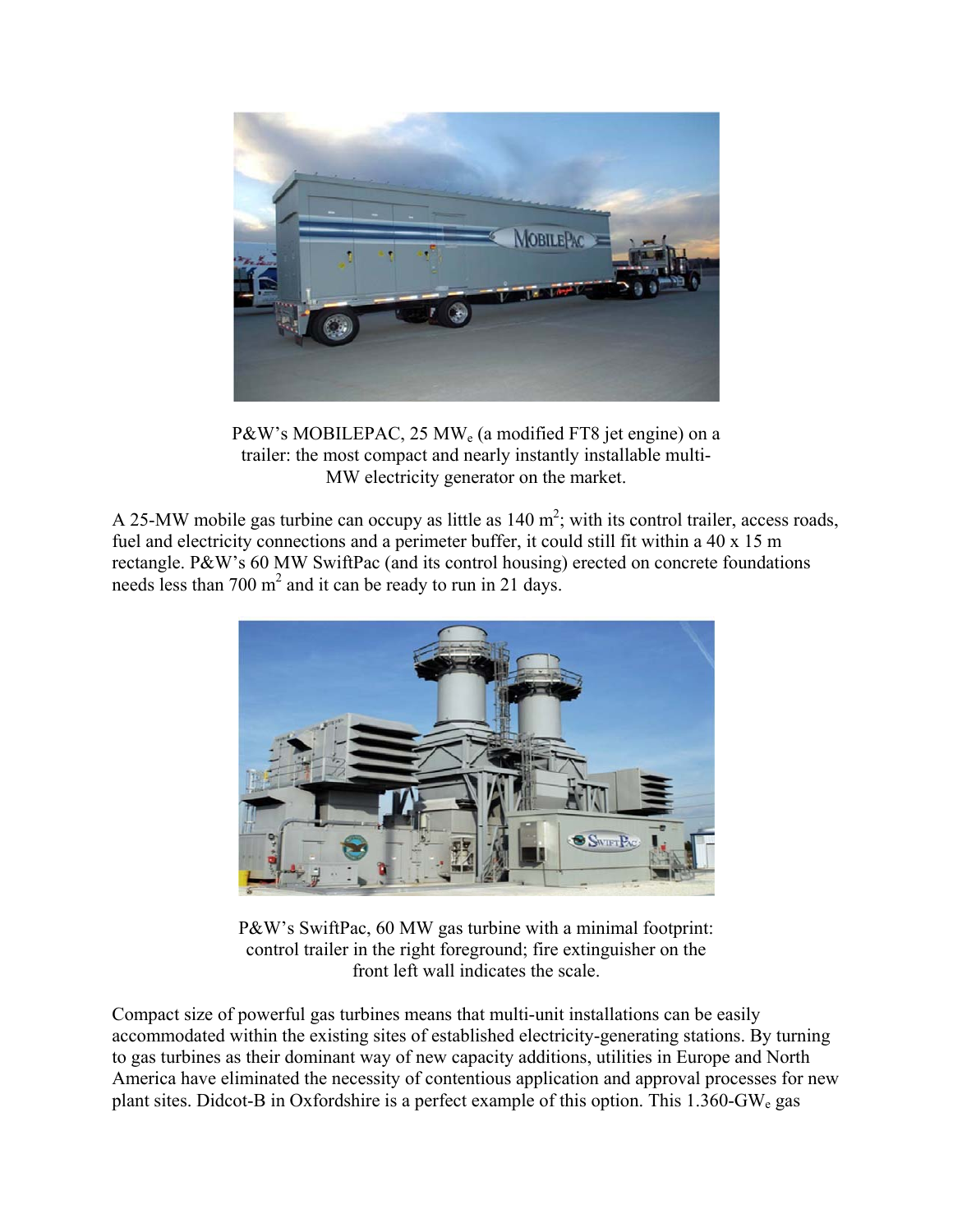turbine plant was built between 1994 and 1997 within a larger pre-existing site of Didcot-A, a 2- GWe coal-fired station completed in 1968. Construction of that large coal-fired plant had created a great deal of local opposition, but a gas-fired plant of more than two-thirds of the coal plant's capacity was accommodated without any problems within the original plant's area, occupying less than 10% of the entire site. Alternatively, gas turbine plants can be fitted into odd spaces within urban areas.



Didcot-B, 1,360-MW<sub>e</sub> gas turbine electricity generating plant in Oxfordshire (trees and cars provide the scale).

No other modes of large-scale electricity generation occupy as little space as do gas turbines: besides their compactness they do not require any fly ask disposal or flue gas desulfurization. With an average load factor of about 40% (recent US mean), mobile gas turbines generate electricity with power densities higher than 15 kW/m<sup>2</sup> and large ( $>100$  MW) stationary set-ups can easily deliver  $4-5 \text{ kW/m}^2$ .

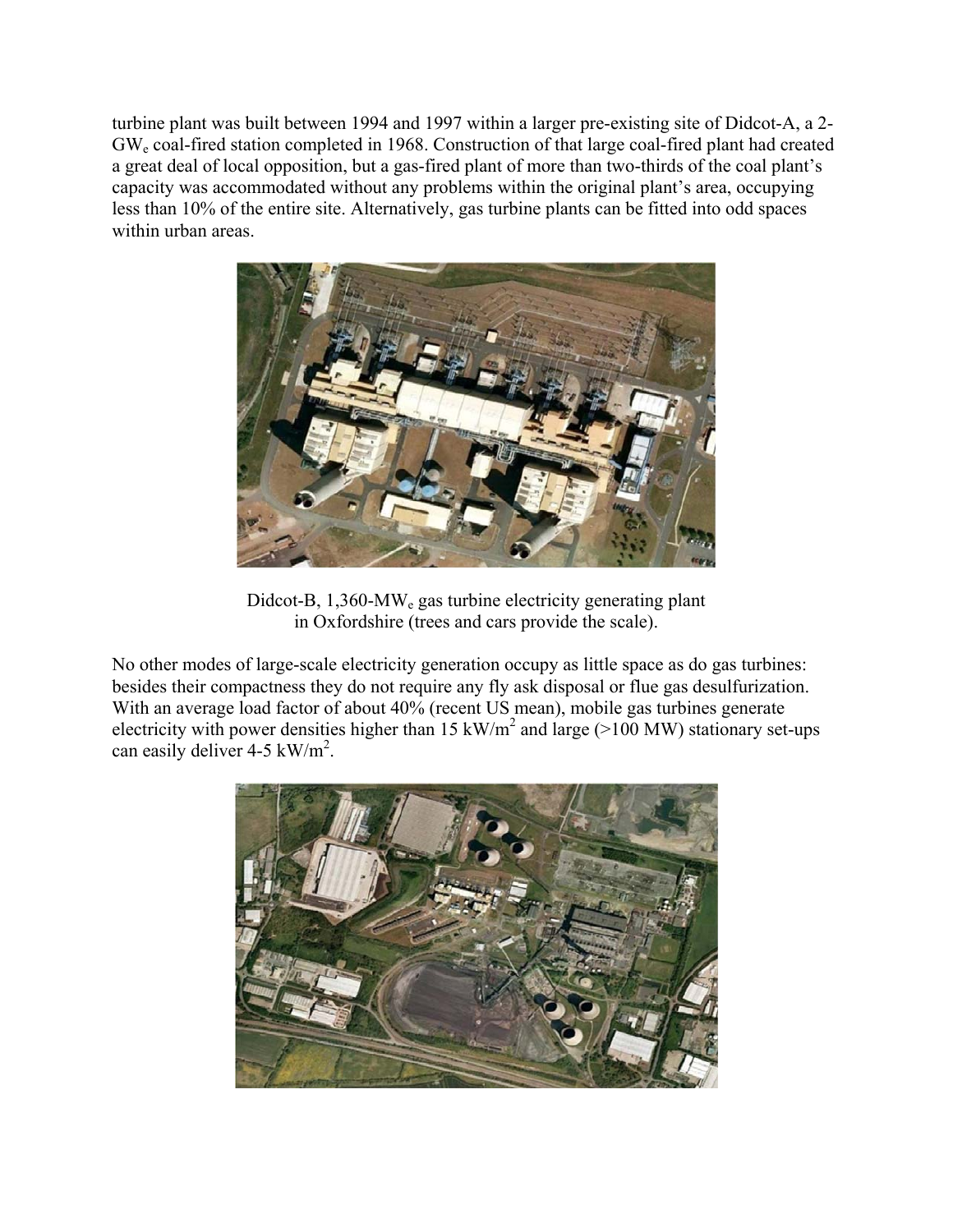Didcot power station: coal-fired Didcot-A (generator hall and a tall stack are center right, coal storage and the three cooling towers at the bottom of the image). Gas-fired Didcot-B, shown in detail in the previous image, is just below the top group of three cooling towers.

Source: http://www.masterresource.org/2010/05/smil-density-gas-iii/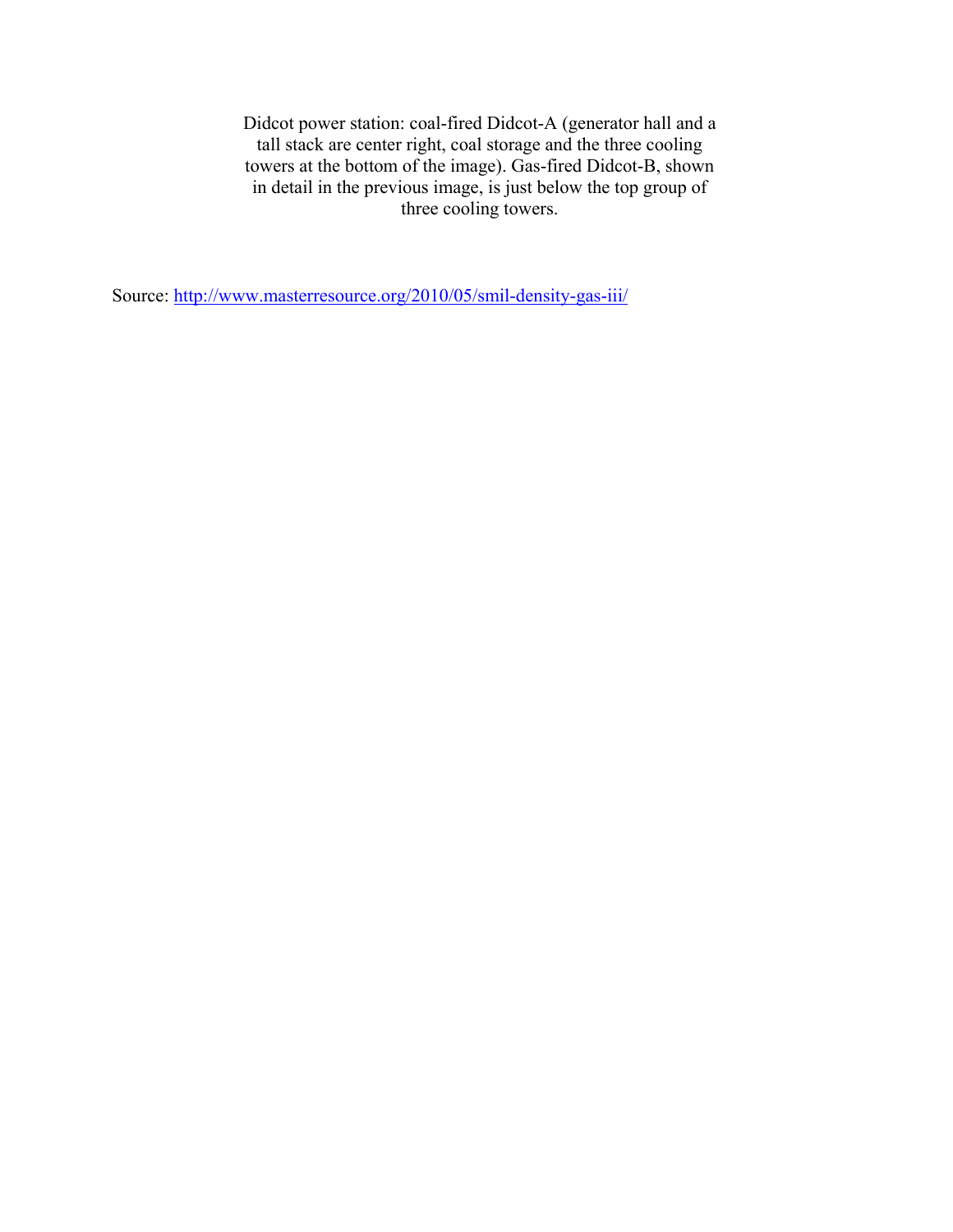# **Power Density Primer: Understanding the Spatial Dimension of the Unfolding Transition to Renewable Electricity Generation (Part IV – New Renewables Electricity Generation)**

*by* Vaclav Smil May 13, 2010

#### **Photovoltaic Electricity Generation**

Satellite measurements put the solar constant – radiation that reaches area perpendicular to the incoming rays at the top of the atmosphere (and that is actually not constant but varies with season and has negligible daily fluctuations) – at 1,366 W/m<sup>2</sup>. If there were no atmosphere and if the Earth absorbed all incoming radiation then the average flux at the planet's surface would be  $341.5 \text{ W/m}^2$  (a quarter of the solar constant's value, a sphere having four times the area of a circle with the same radius:  $4\pi r^2/\pi r^2$ ). But the atmosphere absorbs about 20% of the incoming radiation and the Earth's albedo (fraction of radiation reflected to space by clouds and surfaces) is 30% and hence only 50% of the total flux reaches the surface prorating to about 170  $W/m<sup>2</sup>$ received at the Earth's surface, and ranging from less than 100  $\text{W/m}^2$  in cloudy northern latitudes to more than 230  $\text{W/m}^2$  in sunny desert locations.

For an approximate calculation of electricity that could be generated on large scale by photovoltaic conversion it would suffice to multiply that rate by the average efficiency of modular cells. While the best research cells have efficiencies surpassing 30% (for multijunction concentrators) and about 15% for crystalline silicon and thin films, actual field efficiencies of PV cells that have been recently deployed in the largest commercial parks are around 10%, with the ranges of 6-7% for amorphous silicon and less than 4% for thin films. A realistic assumption of 10% efficiency yields  $17 \text{ W/m}^2$  as the first estimate of average global PV generation power density, with densities reaching barely 10 W/m<sup>2</sup> in cloudy Atlantic Europe and 20-25 W/m<sup>2</sup> in subtropical deserts.

PV panels are fixed in an optimal tilted south-facing position and hence receive more radiation than a unit of horizontal surface but the average power densities of solar parks are low. Additional land is needed for spacing the panels for servicing, for access roads, inverter and transformation facilities and for service structures, and only about 85% of a panel's DC rating will be transmitted from the park to the grid as AC power. Olmedilla de Alarcón, the world's largest solar park in Spain, has installed capacity of 60 MW of peak power  $(MW_p)$  but its annual generation of 85 GWh (or 9.7 MW of electricity as an average annual rate) translates to capacity factor of just 16%. Portuguese Moura (46 MW<sub>p</sub>, 88 GWh or 10 MW of average annual generation) has the capacity factor of nearly 22% and the capacity factor for Germany's largest solar park (Waldpolenz rated at 40 MW<sub>p</sub>) is only 11%. Power density of Olmedilla is only 9  $W/m<sup>2</sup>$ , that of Moura almost 8 W/m<sup>2</sup> while Waldpolenz rates just above 4 W/m<sup>2</sup>.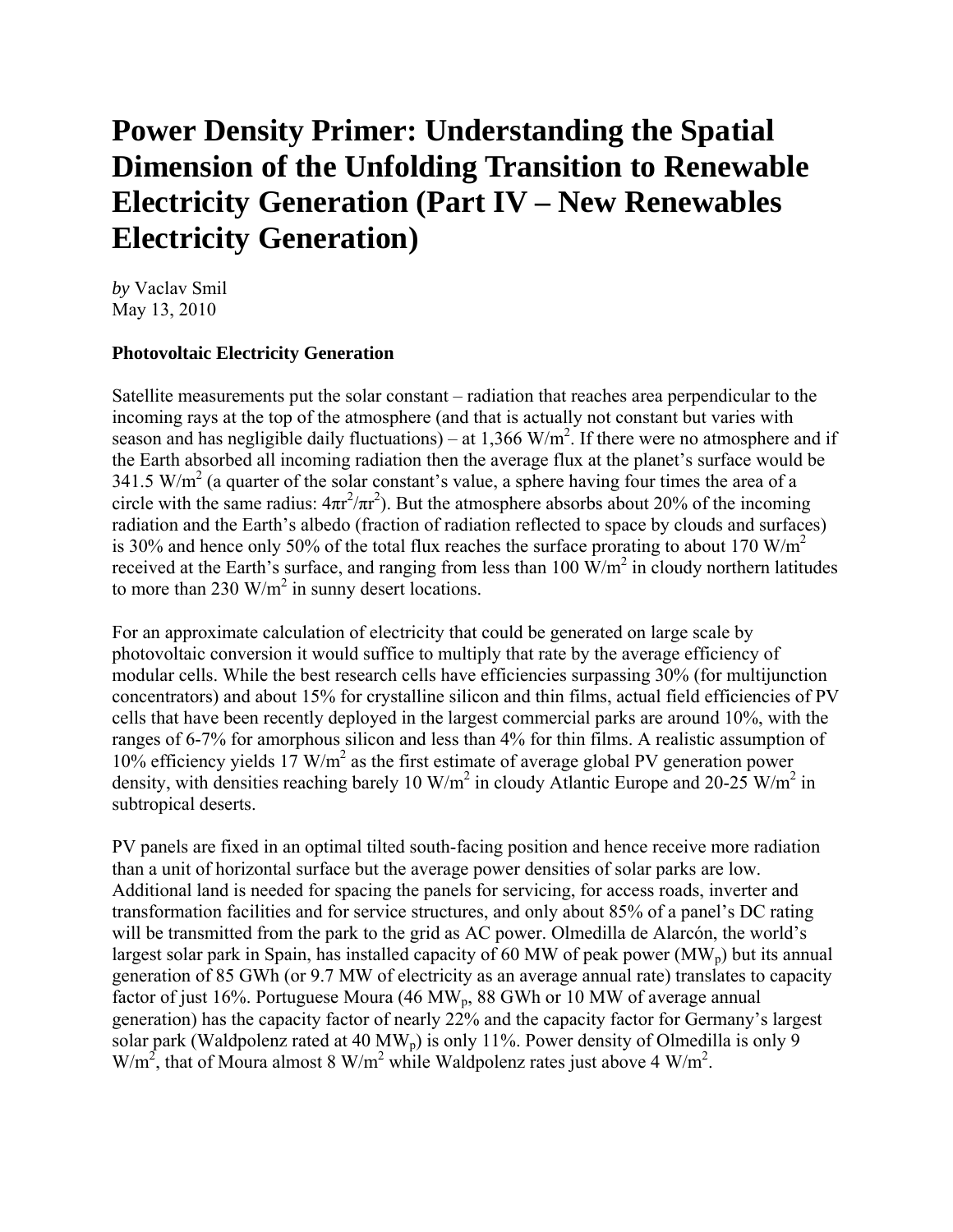Olmedilla 85 GWh/year = 9.7 MW 9.7 MW/108 ha = 9 W/m<sup>2</sup> Moura 88 GWh/year = 10 MW 10 MW/130 ha = 7.7 W/m<sup>2</sup> Waldpolenz 40 GWh/year = 4.56 MW 4.56 MW/110 ha = 4.1 W/m<sup>2</sup>

The largest solar PV parks thus generate electricity with power densities that is roughly 5-15 times higher than for wood-fired plants but that is at best 1/10 and at worst 1/100 of the power densities of coal-fired electricity generation. Again, if only 10% of all electricity generated in the US in 2009 (395 TWh or about 45 GW) were to be produced by large PV plants, the area required (even with average power density of 8  $W/m<sup>2</sup>$ ) would be about 5,600 km<sup>2</sup>. No dramatic near-term improvements are expected either in the conversion efficiency of PV cells deployed on MW scale in large commercial solar parks or in the average capacity factors. But even if the efficiencies rose by as much as 50% within a decade this would elevate average power densities of optimally located commercial solar PV parks to no more than 15  $W/m^2$ .



Olmedilla PV plant with  $162,000$  panels and 60 MW<sub>p</sub> generates electricity with average power density less than 9  $\text{W/m}^2$  of its total area.

### **Concentrating Solar Electricity Generation**

Concentrating solar power (CSP) projects use tracking parabolic mirrors in order to reflect and concentrate solar radiation on a central receiver placed in a high tower. This technique has several technical advantages compared to PV, above all: higher conversion efficiencies (thanks to a conventional steam-powered generation) and the possibility to augment the solar-heated steam by fuel combustion. Still, power densities of CPS are not all that different from PV generation.

Europe's first commercial solar tower, PS (Planta Solar) 10, completed by Abengoa Solar in Sanlúcar la Mayor in 2007, is rated at 11 MW<sub>p</sub>. With annual generation of 24.3 GWh (87.5 TJ, 2.77 MW), its capacity factor is 25%. Its heliostats occupy 74,880 m<sup>2</sup> (624 x 120 m<sup>2</sup>), and the entire site claims about 65ha; the facility's power density is thus about  $37 \text{ W/m}^2$  factoring in the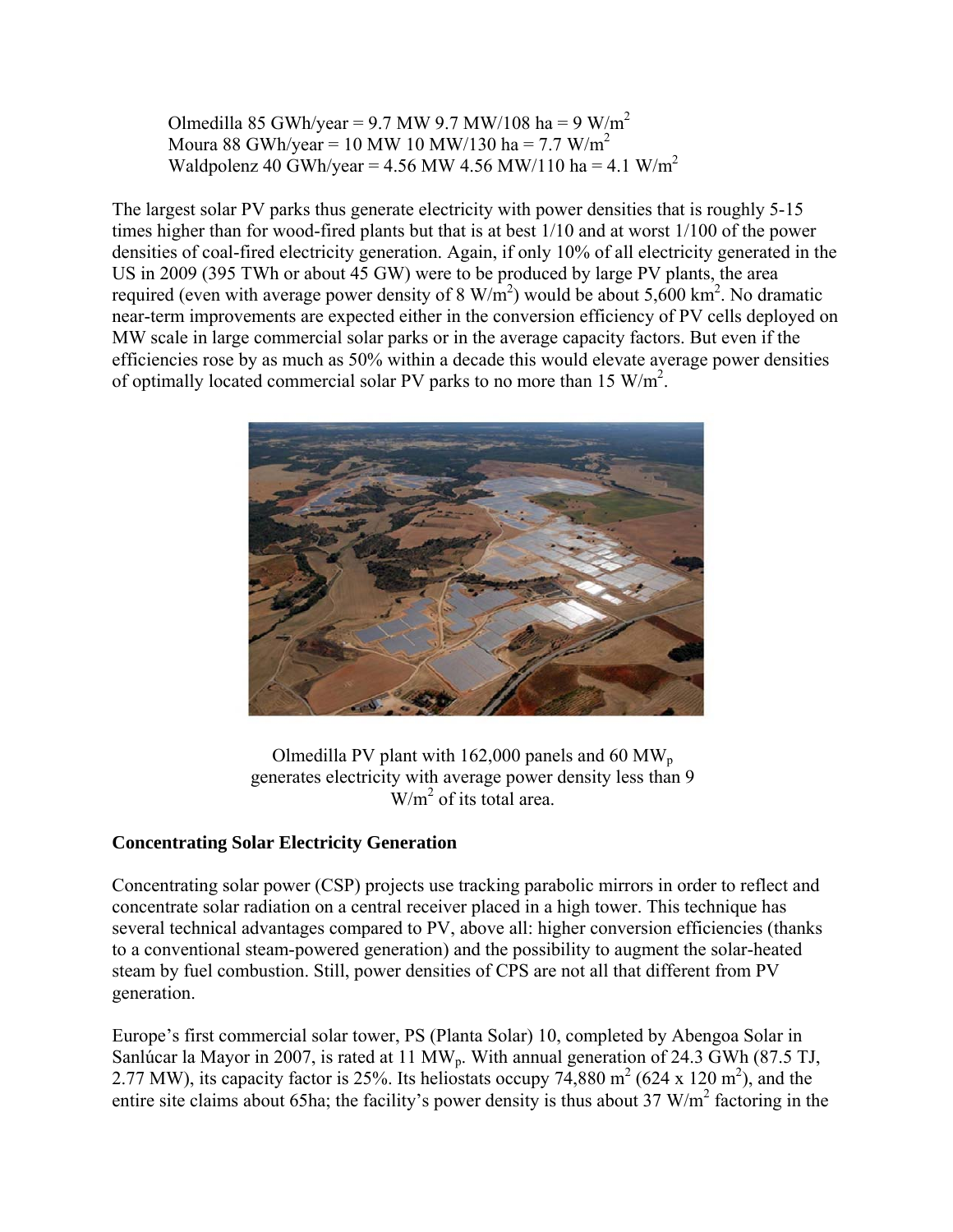area taken up by the heliostats alone, and a bit more than  $4 \text{ W/m}^2$  if the entire area is considered. PS20 (completed in 2009) is nearly twice the size (20 MW<sub>p</sub>; 48.6 GWh or 175 TJ/year at average power of 5.55 MW and capacity factor of nearly 28%). Its mirrors occupy 150,600  $m^2$  and hence the project's heliostat power density is, at  $36.85 \text{ W/m}^2$ , identical to that of PS10 but, with its entire site covering about 90 ha, its overall power density is higher at about 6 W/m<sup>2</sup>.



Abengoa's two large CSP plants near Sanlúcar la Mayor (Sevilla), PS10 in operation and PS20, in the foreground, shown still under construction.

Bright Source Energy's proposed Ivanpah CSP in San Bernardino, CA should have an eventual rating of 1.3 GW<sub>p</sub> and it is expected to generate 1.08 TWh (3.88 PJ) a year and deliver on the average 123.3 MW with a capacity factor of just 9.5%. Heliostat area should be 229.6 ha and the entire site claim is 1645 ha. This implies power densities of 53.75  $W/m<sup>2</sup>$  for the heliostats and 7.5  $W/m<sup>2</sup>$  for the entire site. Again, no stunning improvements of these rates are expected any time soon and hence it is safe to conclude that optimally located CSP plants will operate with power densities of 35-55 W/m<sup>2</sup> of their large heliostat fields and with rates no higher than 10 W/m<sup>2</sup> of their entire site area.

### **Wind-Powered Electricity Generation**

Wind turbines have fairly high power densities when the rate measures the flux of wind's kinetic energy moving through the working surface (the area swept by blades) of this now so popular energy converter. In the windiest, mid-continental regions of America this power density is commonly above 400 W/m<sup>2</sup> – but power density expressed as electricity generated per m<sup>2</sup> of the area occupied by a large wind farm is a small fraction of that high rate. This is primarily due to necessarily generous spacing of wind turbines (no less than five and up to ten rotor diameters) that is required in order to minimize wake interference. As a result, even a wind farm composed of large 3 MW Vestas turbines with a rotor diameter of 112 m and spacing of six diameters apart will have peak power density of 6.6  $W/m^2$  and even a relatively high average capacity factor of 30% would bring that down to only about 2  $W/m^2$ .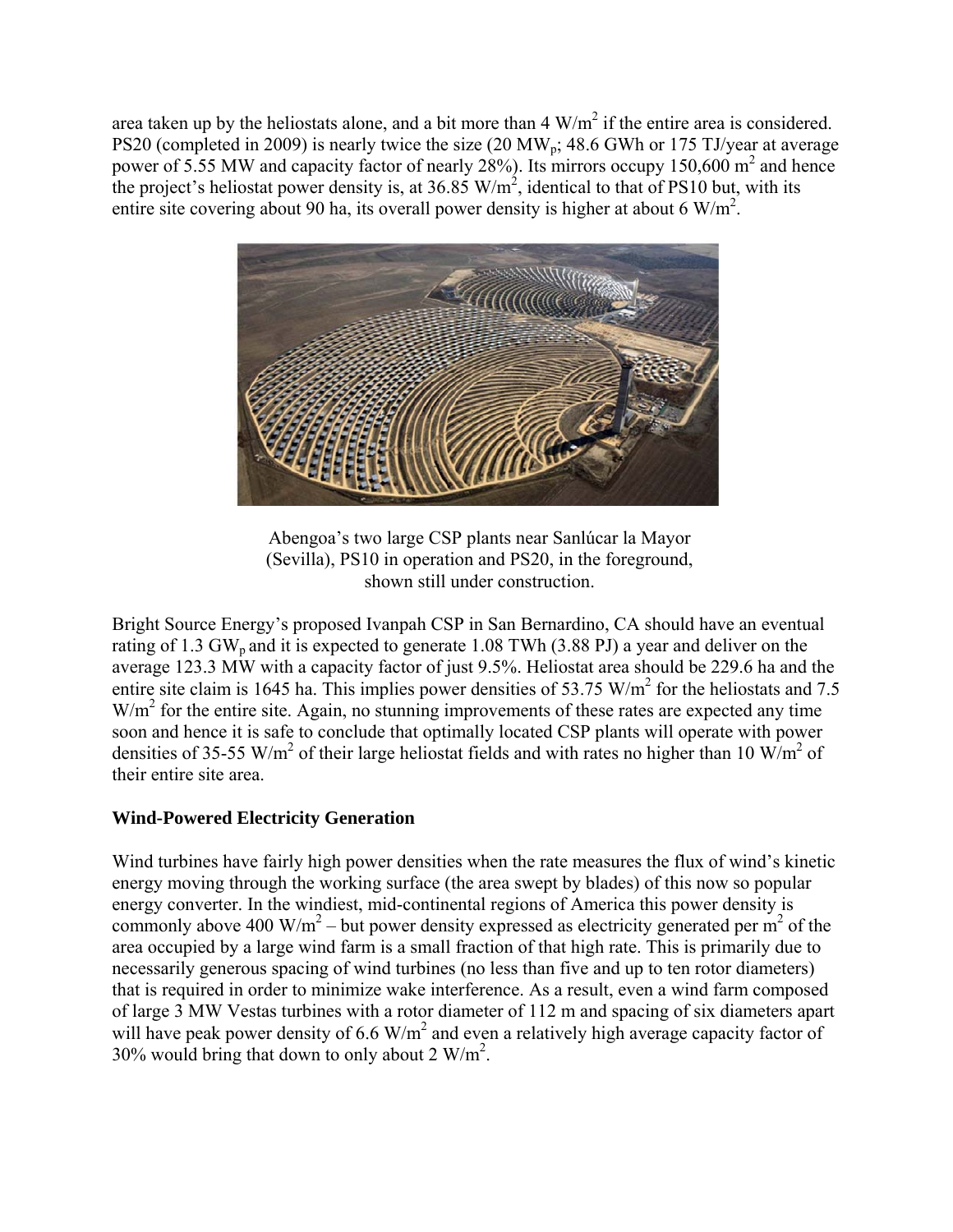Actual power densities vary with average wind speeds and turbine sizes. Altamont, America's pioneering large wind farm in California, rates only 0.6 W/m<sup>2</sup>, Puget Sound Energy's Wild Horse (with a high capacity factor of 32%) has power density of 2  $W/m^2$ . The world's largest offshore wind installation, London Array in the outer Thames estuary – designed to have a capacity of 1 GW<sub>p</sub>, annual generation of 31 TWh (354 MW) and an area of 245 km<sup>2</sup> – will have power density of just 1.44  $\text{W/m}^2$ . A good approximation of expected power densities for large scale wind generation (year-round average, not the peak power) should not be thus higher than 2  $W/m<sup>2</sup>$ . If 10% of the US electricity generated in 2009 (395 TWh or 45 GW) were to be produced by large wind farms their area would have to cover at least  $22{,}500 \text{ km}^2$ , roughly the size of New Hampshire.



Spacing of wind turbines and access roads at the Altamont Pass wind farm in California.

Source: http://www.masterresource.org/2010/05/smil-density-new-renewables-iv/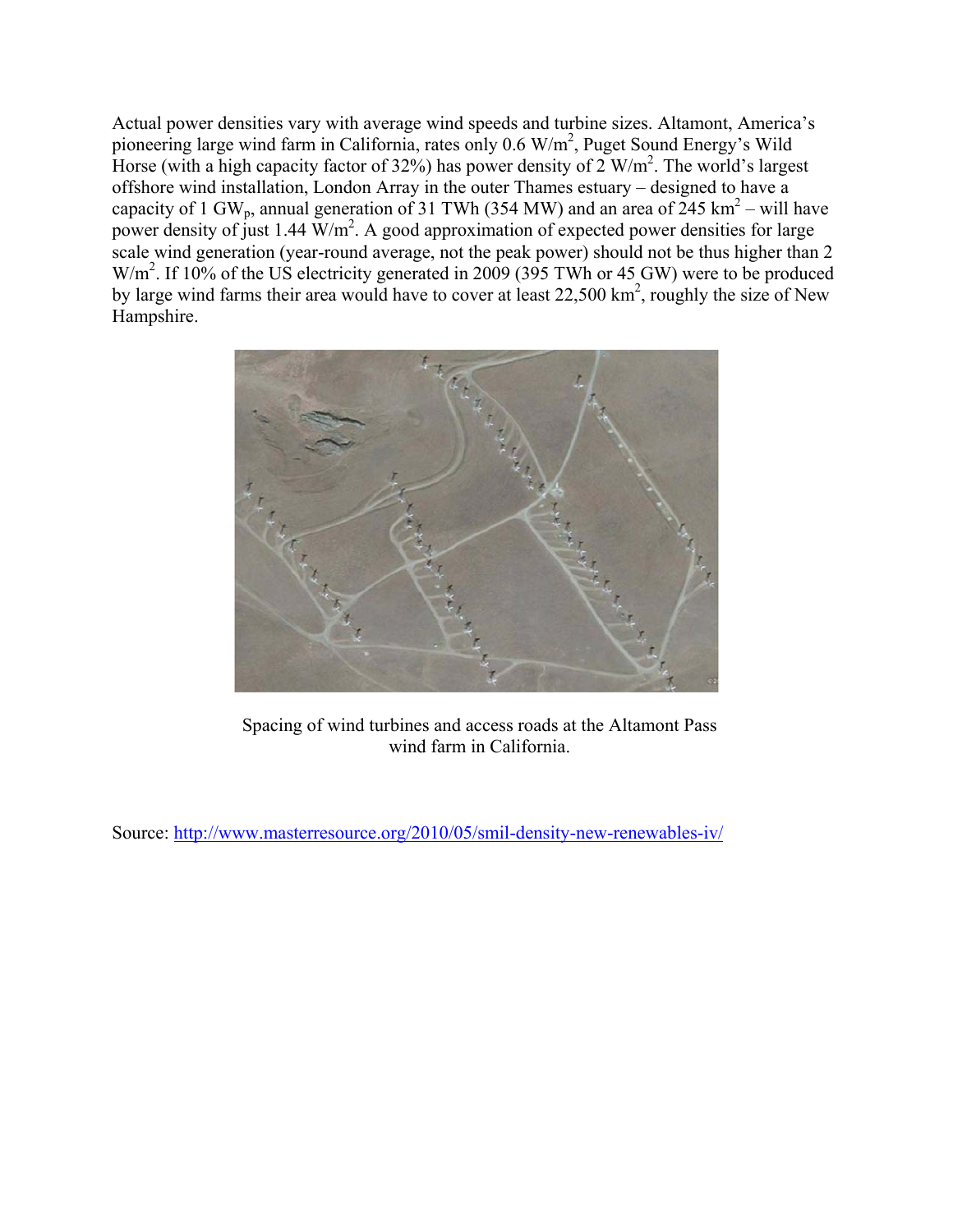# **Power Density Primer: Understanding the Spatial Dimension of the Unfolding Transition to Renewable Electricity Generation (Part V – Comparing the Power Densities of Electricity Generation)**

*by* Vaclav Smil May 14, 2010

America's dominant mode of electricity generation is via combustion of bituminous and subbituminous coal in large thermal stations. All such plants have boilers and steam turbogenerators and electrostatic precipitators to capture fly ash, but they burn different qualities of coal that may come from surface as well as underground mines, have different arrangements for cooling (oncethrough using river water or various cooling towers) and many have flue gas desulfurization to reduce  $SO_2$  emissions. Consequently, these conversions of chemical energy in coal to electricity feature widely differing power densities: for the power plants alone they are commonly in excess of 2 kW/m<sup>2</sup> and can be as high as 5 kW/m<sup>2</sup>. When all other requirements (coal mining, storage, environmental controls, settling ponds) are included, the densities inevitably decline and range over an order of magnitude: from as low as 100 W/m<sup>2</sup> to as much as 1,000 W (1 kW)/m<sup>2</sup>.

In contrast, compact gas turbines plants (the smallest ones on trailers and larger facilities that can be rapidly assembled from prefabricated units), which can be connected to existing gas supply, can generate electricity with power density as high as  $15 \text{ kW/m}^2$ . Larger stations (>100 MW) using the most efficient combined-cycle arrangements (with a gas turbine's exhaust used to generate steam for an attached steam turbine) will operate with lower power densities, and if new natural gas extraction capacities have to be developed for their operation then the overall power density of gas and electricity production would decline to a range similar to that of coal-fired thermal generation or slightly higher, that is in most cases to a range of 200-2000  $W/m^2$ .

Photosynthesis is an inherently inefficient energy conversion process, and production of biomass has large space requirements. Even with an intensively cultivated plantation of fast-growing trees, a wood-burning electricity generation plant would not have power densities higher than 0.6  $W/m<sup>2</sup>$ , and for most operations the rate would be below 0.5  $W/m<sup>2</sup>$ . Space demand for such facilities, then, would be two to three orders of magnitude (100 to 1,000 times) greater than for coal- or gas-fired electricity generation.

Photovoltaic plants can generate electricity with much higher power densities than wood-burning station — converting solar radiation to new biomass has overall efficiency no better than 1% while even relatively inefficient PV cells have efficiencies around 5% and today's best commercial facilities go above 10%. Taking only the PV cell area into consideration, this translates to power densities of mostly between  $10-20$  W/m<sup>2</sup>. But when all ancillary space requirements are included, the typical density range declines to 4-9  $W/m<sup>2</sup>$ , an order of magnitude higher than for wood-powered generation but one to three orders of magnitude lower (that is demanding 10 to 1,000 times more space) than the common modes of fossil fueled electricity production.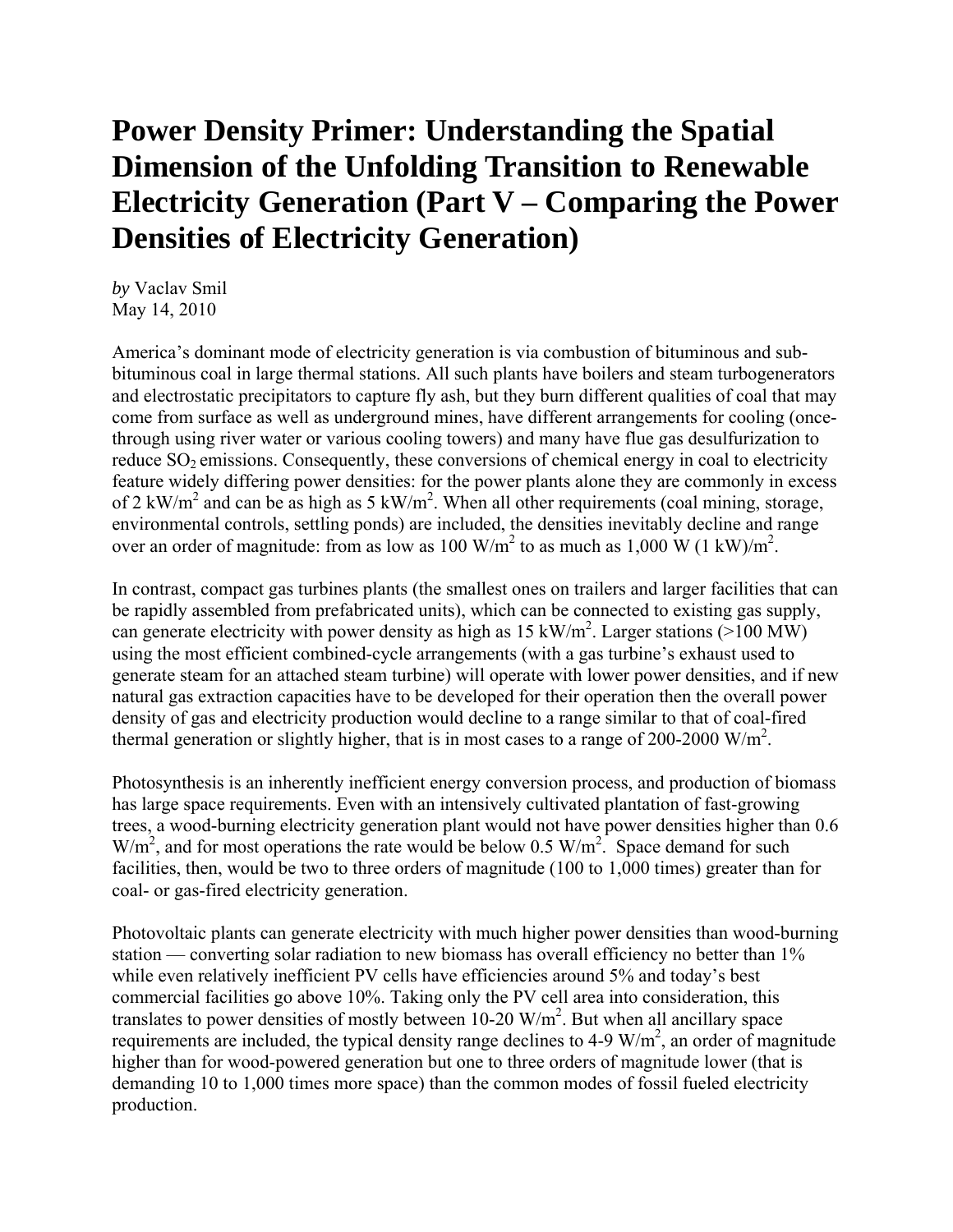Power densities for central solar power are slightly higher, with rates as high as 45-55 W/m<sup>2</sup>, when only the area of heliostats is considered, but with overall power densities (including spacing, access roads and the tower facilities) on the order of  $10 \text{ W/m}^2$ . Finally, wind-driven electricity generation has power densities similar to, or slightly higher than, wood-burning stations, with most new installations using powerful (1-6 MW) turbines fitting into a range between  $0.5$ -1.5 W/m<sup>2</sup>.

| <b>Power Source</b> | Power Density $(W/m^2)$ |             |
|---------------------|-------------------------|-------------|
|                     | Low                     | <b>High</b> |
| Natural Gas         | 200                     | 2000        |
| Coal                | 100                     | 1000        |
| Solar (PV)          |                         |             |
| Solar (CSP)         |                         | 10          |
| Wind                | 0.5                     | 1.5         |
| <b>Biomass</b>      | 0.5                     |             |

Implications of these differences are manifold. Changing the power density-determined infrastructure of energy systems that were created over more than a century for electricity generation from fossil fuel combustion will not be easy. A fossil-fuelled civilization has been securing the supply of its most flexible form of energy by "shifting downward," that is by generating electricity with power densities 1-3 orders of magnitude higher than the common power densities with which electricity is used in buildings, factories and cities. In a civilization that would rely only on renewable energy flows, but that would inherit today's urban and industrial systems, we would produce electricity at best with the same power densities with which they would be used -- but more often we would have to concentrate diffuse flows of solar radiation, wind, and biomass in order to bridge power density gaps of 2-3 orders of magnitude.

This new energy infrastructure would increase fixed land requirements and preempt any other form of land use in areas devoted to PV cells, heliostats or fast-growing wood plantations. Most of the area occupied by large wind farms could be used for crops or grazing but other land uses would be excluded, and large areas dotted with wind turbines would require construction and maintenance of access roads as well as the creation of buffer zones not suitable for permanent human habitation. And in all cases of renewable energy conversion, much more land would be needed for more extensive transmission rights-of-way in order to export electricity from sunny and windy regions, or from areas suited for mass-scale biomass production, to major urban and industrial areas.

As a result, these new energy infrastructures would have to be spread over areas ten to a thousand times larger than today's infrastructure of fossil fuel extraction, combustion and electricity generation: this is not an impossible feat, but one posing many regulatory (environmental assessments of affected areas, rights-of-way permission and inevitable lawsuits), technical and logistic challenges. *Higher reliance on renewable energies may be desirable (mainly because of perceived environmental and strategic reasons) and technical advances would also make it an increasingly appealing economic choice –- but inherently low power*